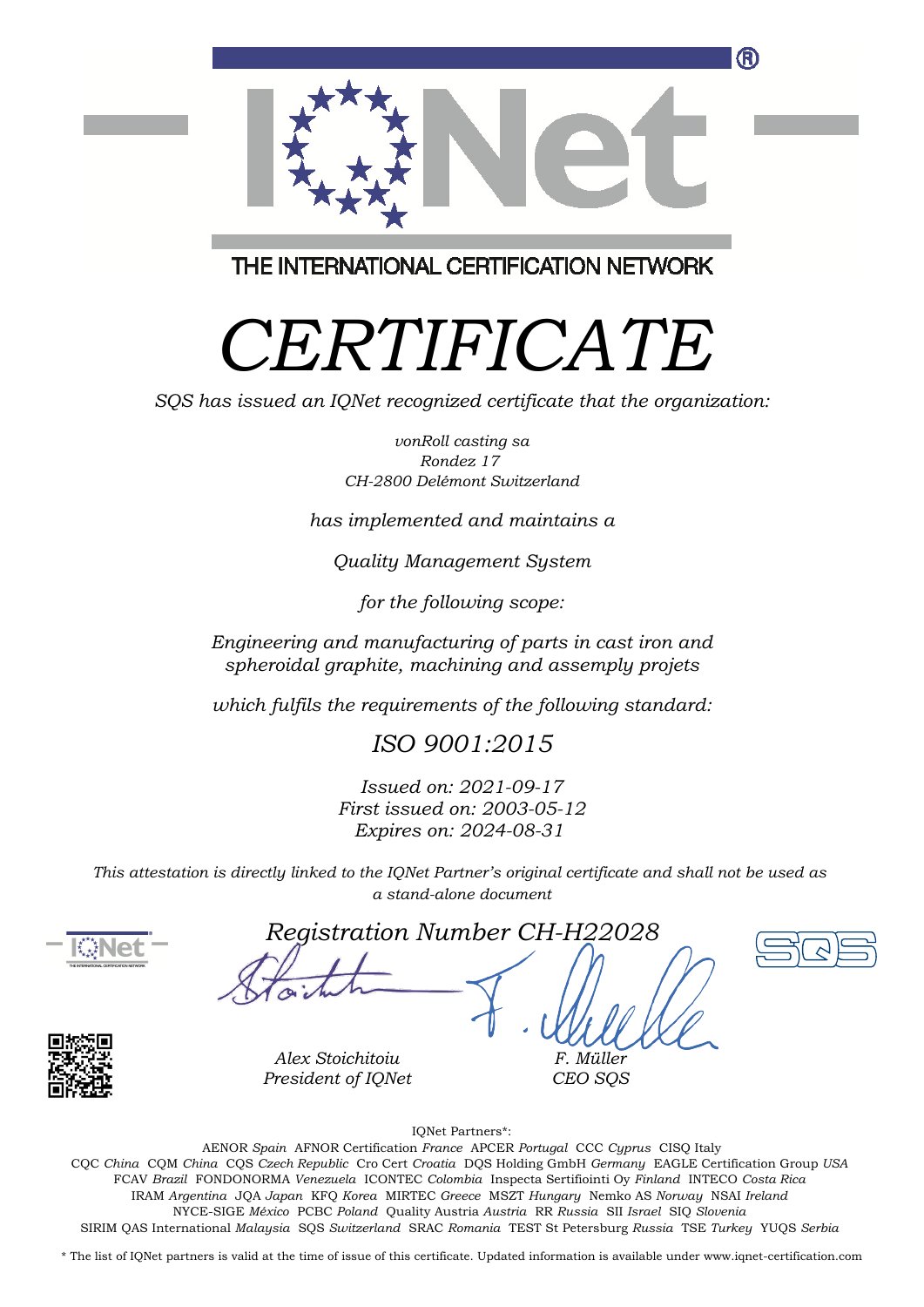

THE INTERNATIONAL CERTIFICATION NETWORK

## *CERTIFICATE*

*SQS has issued an IQNet recognized certificate that the organization:*

*vonRoll casting sa Rondez 17 CH-2800 Delémont Switzerland*

*has implemented and maintains a*

*Environmental Management System*

*for the following scope:*

*Engineering and manufacturing of parts in cast iron and spheroidal graphite, machining and assemply projets*

*which fulfils the requirements of the following standard:*

### *ISO 14001:2015*

*Issued on: 2021-09-17 First issued on: 2003-05-12 Expires on: 2024-08-31*

*This attestation is directly linked to the IQNet Partner's original certificate and shall not be used as a stand-alone document*



*Registration Number CH-H22028*



*Alex Stoichitoiu President of IQNet*

*CEO SQS*

*F. Müller*

IQNet Partners\*:

This annex is only valid in connection with the above-mentioned certificate. FCAV *Brazil* FONDONORMA *Venezuela* ICONTEC *Colombia* Inspecta Sertifiointi Oy *Finland* INTECO *Costa Rica* AENOR *Spain* AFNOR Certification *France* APCER *Portugal* CCC *Cyprus* CISQ Italy CQC *China* CQM *China* CQS *Czech Republic* Cro Cert *Croatia* DQS Holding GmbH *Germany* EAGLE Certification Group *USA* IRAM *Argentina* JQA *Japan* KFQ *Korea* MIRTEC *Greece* MSZT *Hungary* Nemko AS *Norway* NSAI *Ireland* NYCE-SIGE *México* PCBC *Poland* Quality Austria *Austria* RR *Russia* SII *Israel* SIQ *Slovenia* SIRIM QAS International *Malaysia* SQS *Switzerland* SRAC *Romania* TEST St Petersburg *Russia* TSE *Turkey* YUQS *Serbia*

\* The list of IQNet partners is valid at the time of issue of this certificate. Updated information is available under www.iqnet-certification.com